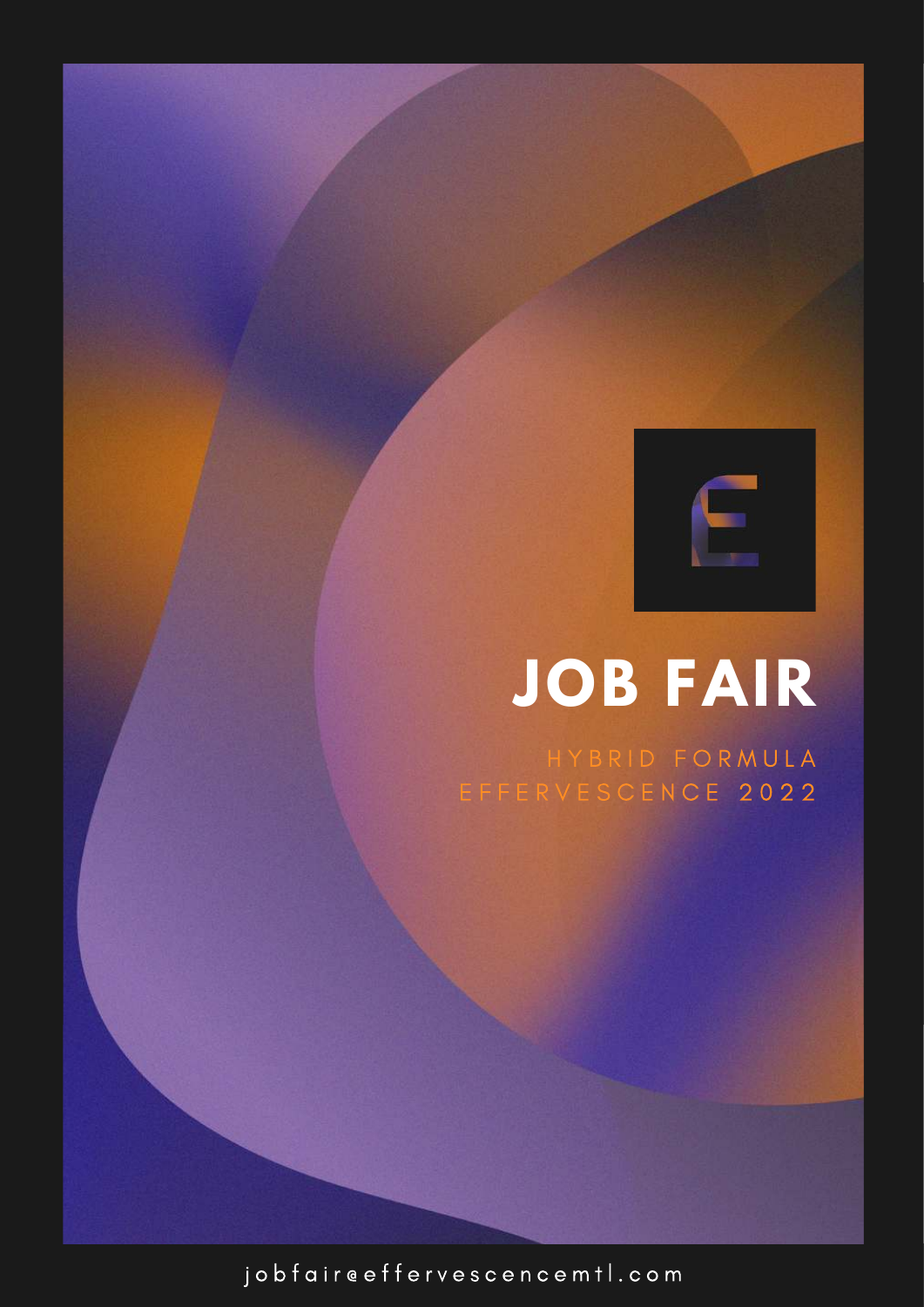

## 3. WHO ARE WE ? JOB FAIR

E F F E R V E S C E N C E 2022

## **4. THE HYBRID FORMULA**

THE IN-PERSON FORMAT THE IN-PERSON FORMAT PACKAGE

#### **5. THE HYBRID FORMULA**

THE VIRTUAL FORMAT THE VIRTUAL FORMAT PACKAGE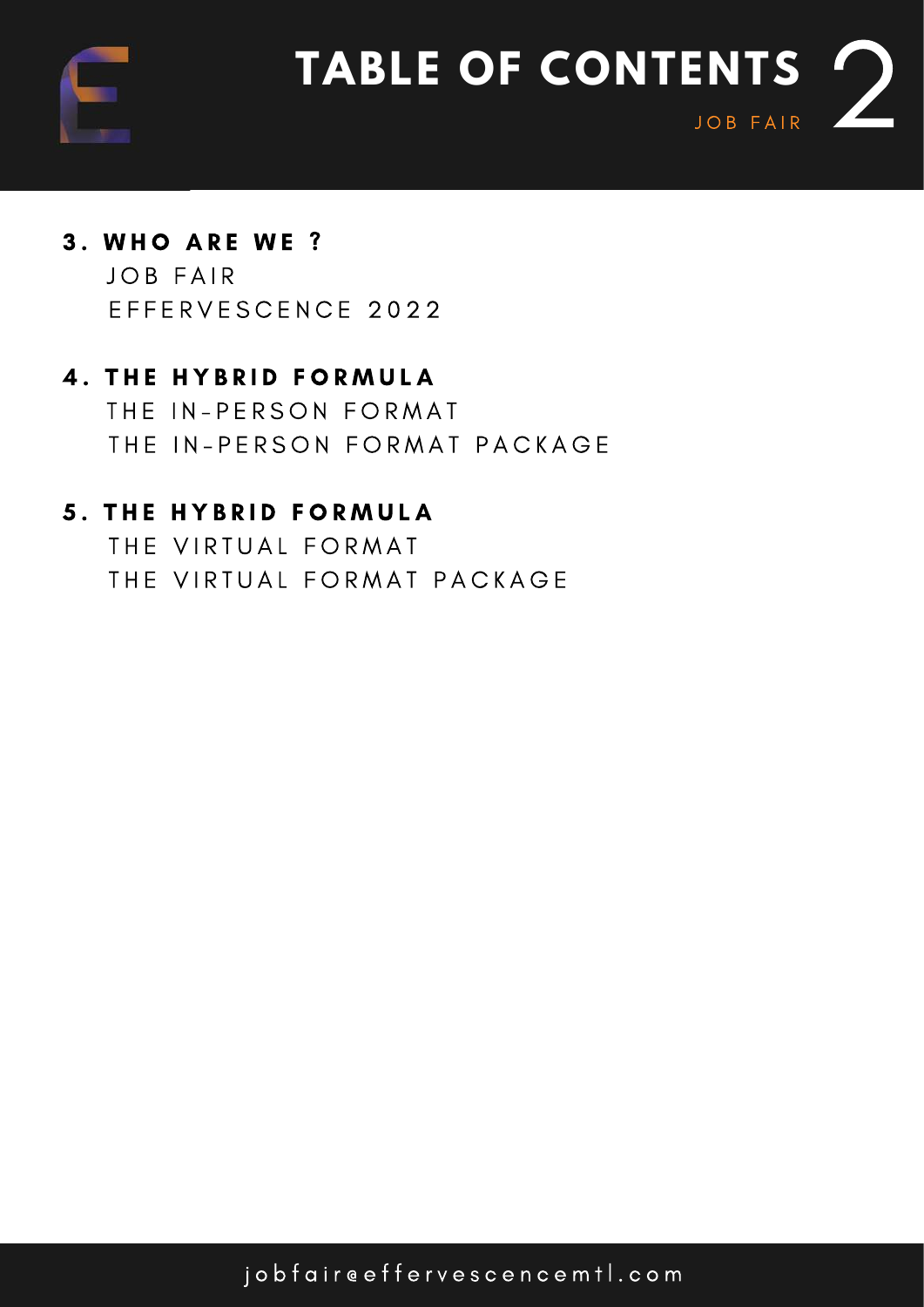

**9AM**

**1PM**



**EFFERVESCENCE JOB FAIR** 

Avec la participation financière de :



**May 10, 2022, from 9 a.m. to 12 p.m. and from 1 p.m. to 7 p.m.**

The EFFERVESCENCE Job Fair is your chance to meet potential candidates for the life sciences and health technologies jobs you are currently looking to fill. For this 3rd edition of EFFERVESCENCE, the Job Fair will be offered in a hybrid format to allow international and Quebec participants to join the activity. Come and meet hundreds of students and professionals in the sector looking for an exciting job!

**Deadline for registrations** : 8 avril 2022

Job fair in virtual format on the Braindate platform

Job fair in person at the Bonsecours Market in Montreal

#### **About EFFERVESCENCE - The Future of Life Sciences**

EFFERVESCENCE is a distinctive and unifying event for the entire life sciences and health technology ecosystem. Focusing on the future of life sciences, the event's programming offers a multidisciplinary and avant-garde vision of the sector. EFFERVESCENCE offers researchers, companies and players in the life sciences sector a unique opportunity to meet people, build business relationships, participate in inspiring conferences and discover what's new in the industry, all in an experiential and stimulating universe for participants.

Co-created by 14 partners in 2019, the 1st edition brought together 550 participants, including 116 speakers. More than 225 B2B meetings were recorded on the event's platform.

EFFERVESCENCE 2022 brings together 17 organizing partners, and will be held from **May 10 to 12, 2022** at the **Bonsecours Market in Montreal.**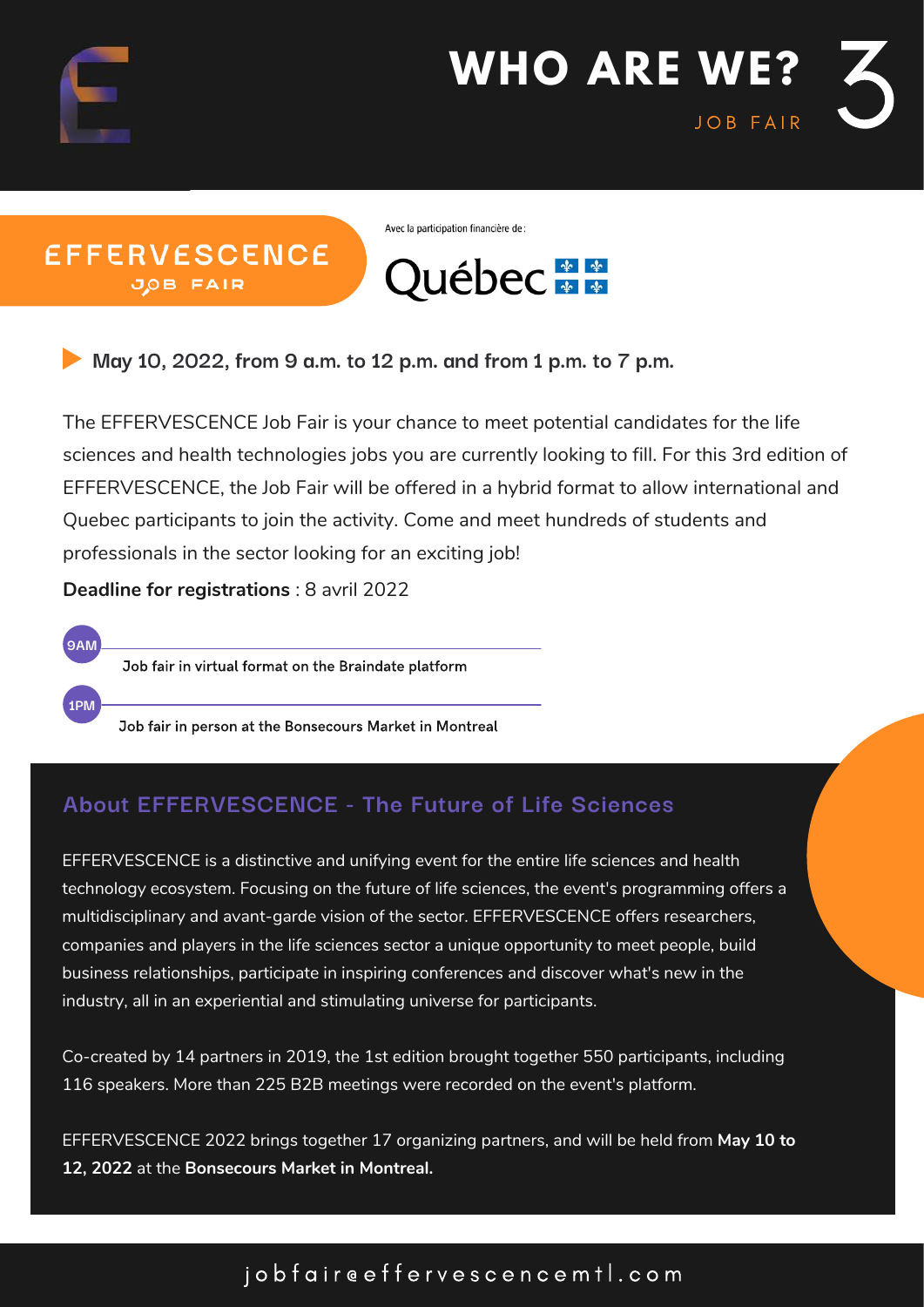

# **THE HYBRID FORMULA** ULA 4

#### **The in-person format**



#### **Date of the fair**

May 10, 2022 : 1 p.m. to 7 p.m.

#### **Venue**

Montreal's Bonsecours Market

After the great success of the Virtual Job Fair at EFFERVESCENCE 2021, we are pleased to present this activity for a second edition in a in-person format! The activity will take place in compliance with the sanitary standards that will be in effect at that time.

#### **The regular package**

The regular package for presenting a booth at the job fair, **in-person format**, starts at **\$1000**. This package includes:

- Booth space (6x8");
- Poster with your company's logo;
- Furniture of your choice (table, chairs, etc.);
- Extension cord with a power bar;
- WiFi;
- Two (2) lunch boxes.

You can also bring banners or roll-ups that respect the dimensions of the booth space (6x8").

| <b>Additional logistics options</b>                                 |             |
|---------------------------------------------------------------------|-------------|
| 50" TV on floor stand (with installation<br>included)               | \$750       |
| Laptop for the day                                                  | \$275       |
| Extension cord with additional power bar<br>(installation included) | \$35        |
| Wired internet connection (installation<br>included)                | \$100       |
| Extra boxed lunch                                                   | \$30 by box |